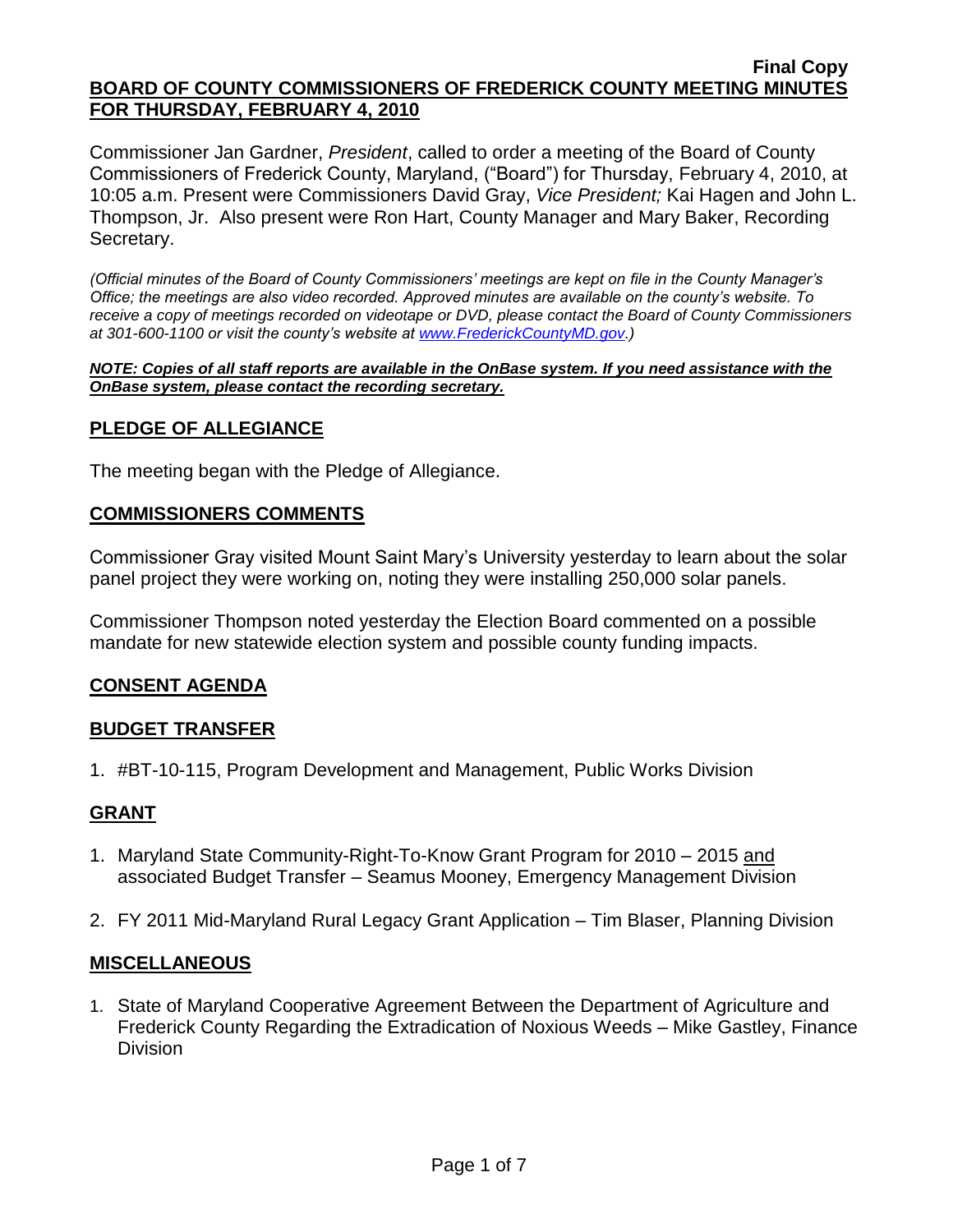Commissioner Gray moved approval of the consent agenda as presented. Commissioner Hagen seconded the motion that passed 4-0.

# **ADMINISTRATIVE BUSINESS**

# **Aspen (North) Booster Pump Station Project – Mike Marschner, Utilities and Solid Waste Management Division**

Mr. Marschner presented a request for the Board to authorize the developer of Aspen North to use portions of the decommissioned Holly Hill water booster pump station (BPS) for the construction of an interim BPS to serve pressure zone 3 in Aspen North.

Commissioner Hagen moved approval of the BPS as presented including the following requirements:

- The developer's engineer determines that the used equipment is adequate to meet the required design pumping capacity for all 164 lots in this part of pressure zone 3, which could ultimately be served by this pump;
- The used equipment is fully inspected, tested and certified by the equipment's manufacturer or their authorized repair center;
- The used equipment can be configured, satisfactory to Utilities and Solid Waste Management Division (DUSWM) for operation and maintenance in the new BPS building that will be located on Lot 20 in Aspen North;
- Corrosion control and repainting of the equipment to a like new condition would be completed prior to or once the equipment was installed; and
- The developer provides, either as part of public works agreement for the station construction or by some other means satisfactory to DUSWM, a one-year warranty on all of the equipment DUSWM allows to be reused for this project.

Commissioner Gray seconded the motion that passed 4-0.

# **Transportation Priorities, Appropriations and Reauthorization Status Briefing – John Thomas, Planning Division**

Mr. Thomas presented the briefing.

Rick Weldon and Tim Davis, City of Frederick, also spoke on the briefing on behalf of the city.

Commissioner Hagen moved to send a letter to the Federal Delegation requesting appropriations and support for FY 2011 including and in priority order:

- 1. US 15 at Monocacy Boulevard Interchange;
- 2. I-270/MD 85 interchange; and
- 3. MARC Rail, Frederick Spur of Brunswick Line.

Commissioner Gray seconded the motion that passed 4-0.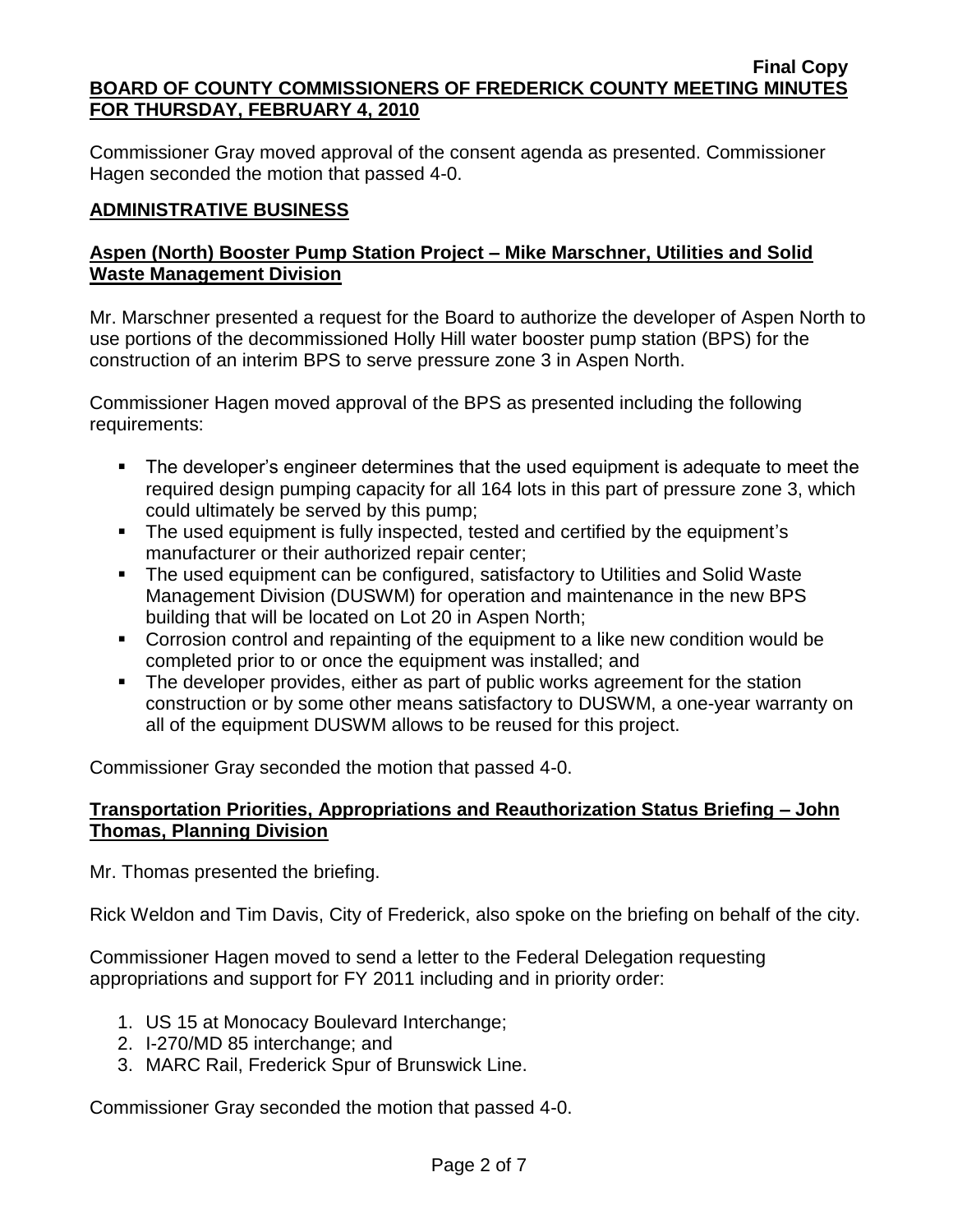Commissioner Hagen moved to send a letter of support to the Federal Delegation in support of the City of Frederick's request for construction funding from the Federal Aviation Administration for an air traffic control tower for the Frederick Municipal Airport. Commissioner Gray seconded the motion that passed 3-1 with Commissioner Thompson opposed.

# **Legislative Issues**

Commissioner Gardner and Regan Cherney, Office of the County Manager, presented updates to the bills currently proposed for the 2011 legislative session.

## **DIRECTOR'S REPORT – Gary Hessong, Permitting and Development Review Division**

Mr. Hessong presented updates within his division.

## **CLOSED SESSION**

Commissioner Gray moved to proceed into closed session in accordance with Maryland Annotated Code State Government Article § 10-508(a)(3) To consider the acquisition of real property for a public purpose and matters directly related thereto; and (7) To consult with counsel to obtain legal advice on a legal matter; and (8) To consult with staff, consultants, or other individuals about pending or potential litigation. Commissioner Hagen seconded the motion that passed 4-0.

## **COMMISSIONERS COMMENTS**

None.

## **PUBLIC COMMENTS**

■ Blaine Young, Monrovia

# **QUESTIONS - PRESS**

None.

## **ADJOURN**

The meeting adjourned at 11:40 a.m.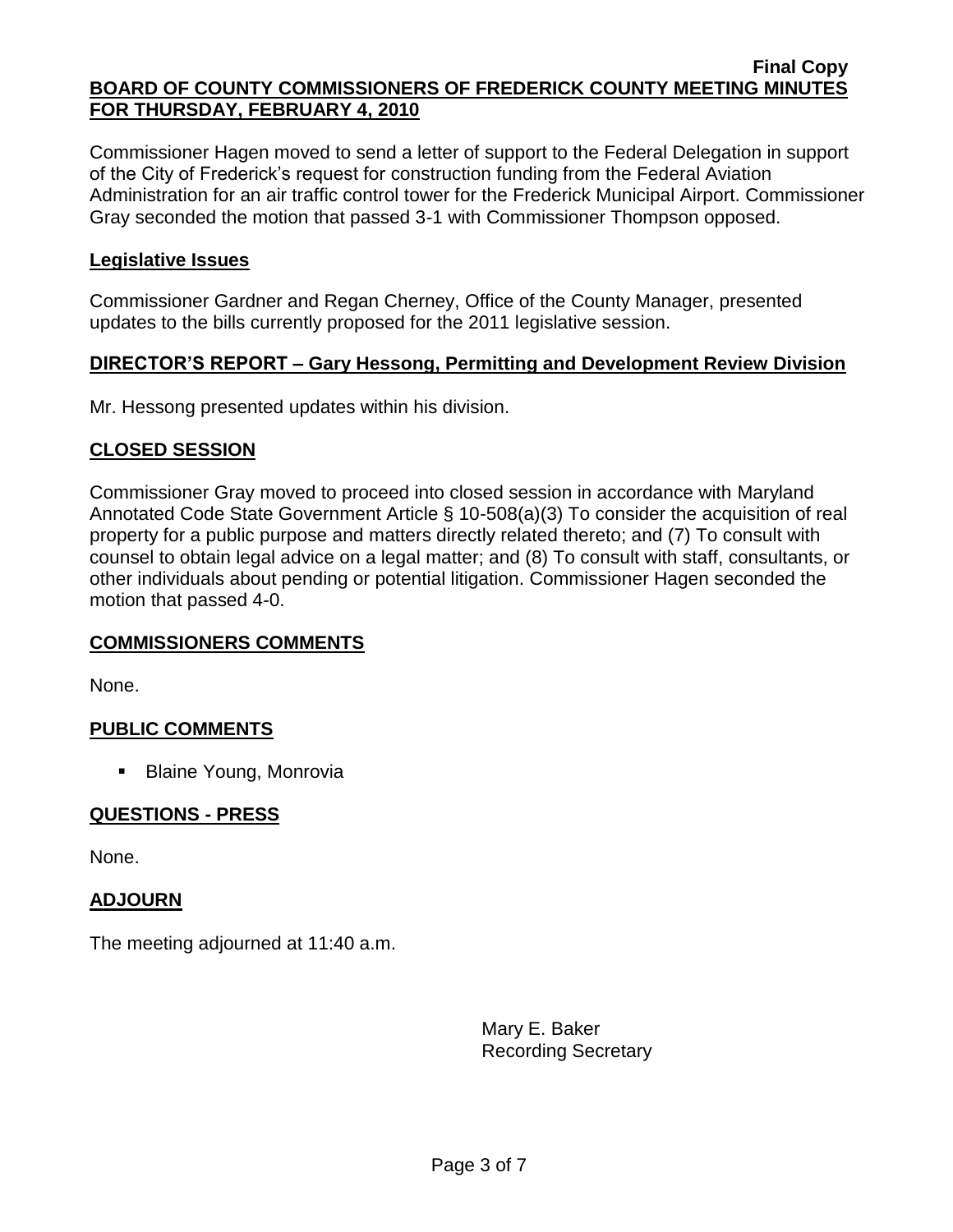# **FORM OF STATEMENT FOR CLOSING THE MEETING OF THURSDAY, FEBRUARY 4, 2010**

# **STATUTORY AUTHORITY TO CLOSE SESSION**

# **State Government Article §10-508(a):**

(3) To consider the acquisition of real property for a public purpose and matters directly related thereto.

# **Motion:**

Commissioner Gray moved to proceed into closed session in accordance with Maryland Annotated Code State Government Article § 10-508(a)(3) To consider the acquisition of real property for a public purpose and matters directly related thereto; and (7) To consult with counsel to obtain legal advice on a legal matter; and (8) To consult with staff, consultants, or other individuals about pending or potential litigation. Commissioner Hagen seconded the motion that passed 4-0.

# **Topic to be Discussed:**

To consider the acquisition of real property for a public purpose and matters directly related thereto.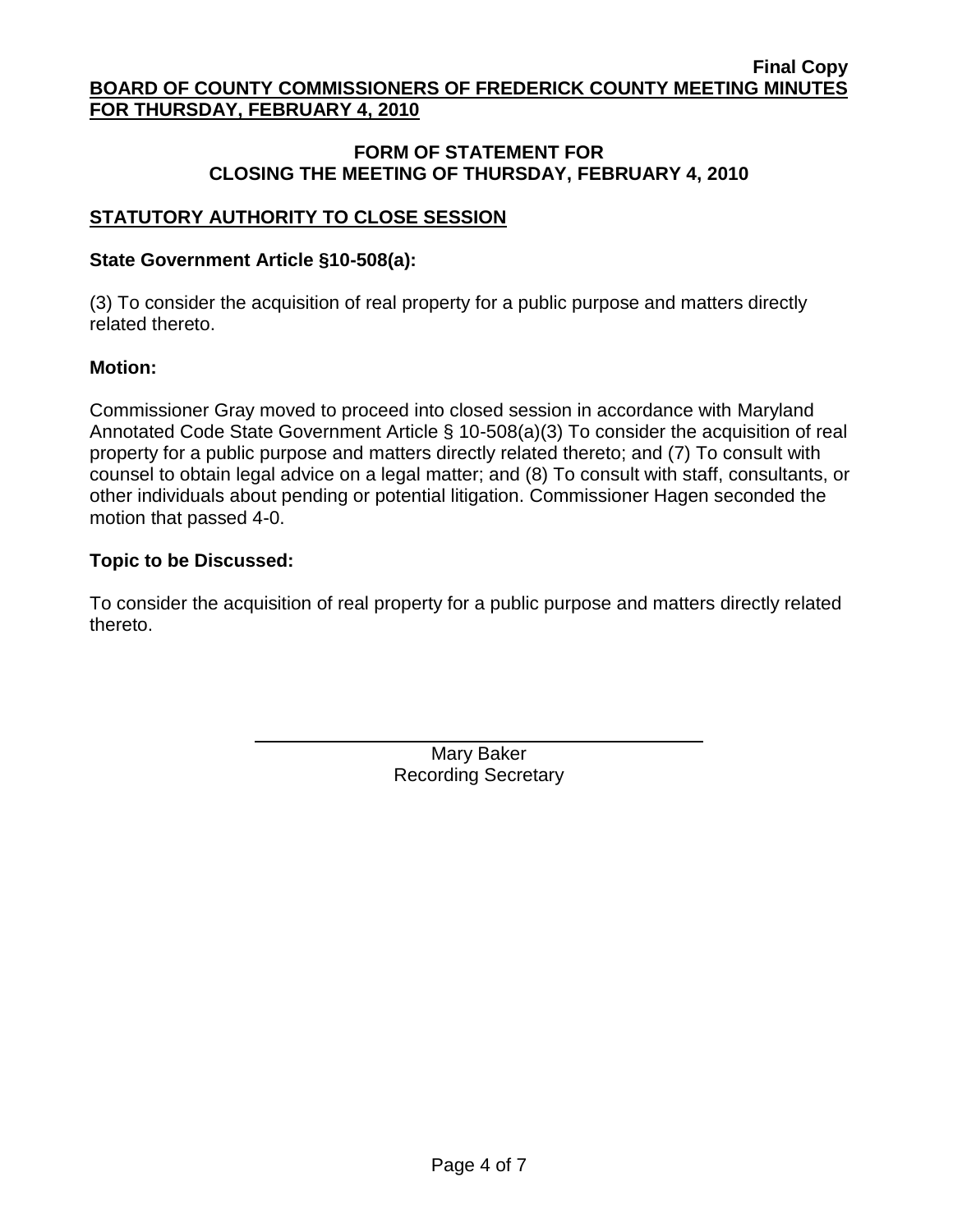# **FORM OF STATEMENT FOR CLOSING THE MEETING OF THURSDAY, FEBRUARY 4, 2010**

# **STATUTORY AUTHORITY TO CLOSE SESSION**

#### **State Government Article §10-508(a):**

(7) To consult with counsel to obtain legal advice on a legal matter; and

(8) To consult with staff, consultants, or other individuals about pending or potential litigation.

#### **Motion:**

Commissioner Gray moved to proceed into closed session in accordance with Maryland Annotated Code State Government Article § 10-508(a)(3) To consider the acquisition of real property for a public purpose and matters directly related thereto; and (7) To consult with counsel to obtain legal advice on a legal matter; and (8) To consult with staff, consultants, or other individuals about pending or potential litigation. Commissioner Hagen seconded the motion that passed 4-0.

#### **Topic to be Discussed:**

To discuss and provide direction regarding pending legal matters and potential litigation.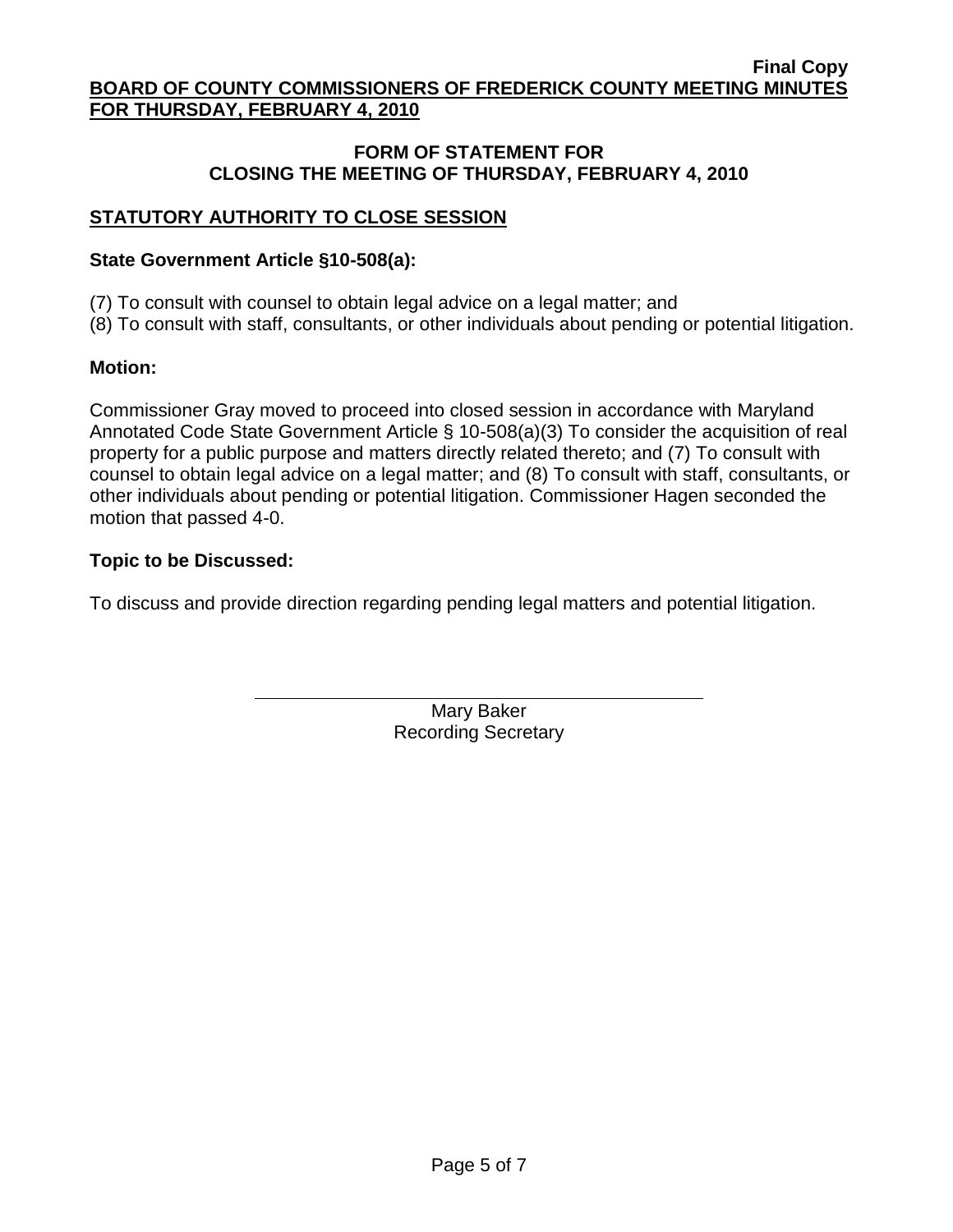# **FORM OF STATEMENT FOR MINUTES OF NEXT OPEN MEETING ON THURSDAY, FEBRUARY 4, 2010, FOLLOWING THE CLOSED MEETING OF THURSDAY, FEBRUARY 4, 2010**

# **STATUTORY AUTHORITY TO CLOSE SESSION**

# **State Government Article §10-508(a):**

(3) To consider the acquisition of real property for a public purpose and matters directly related thereto.

# **Motion:**

Commissioner Gray moved to proceed into closed session in accordance with Maryland Annotated Code State Government Article § 10-508(a)(3) To consider the acquisition of real property for a public purpose and matters directly related thereto; and (7) To consult with counsel to obtain legal advice on a legal matter; and (8) To consult with staff, consultants, or other individuals about pending or potential litigation. Commissioner Hagen seconded the motion that passed 4-0.

## **Others in Attendance:**

R. Hart, B. Stanton, W. Kearney, C. Chamberlain, P. Dial, B, Hicks, M. Hose, M. Ward, R. Santangelo and M. Baker

# **Topic Discussed:**

To consider the acquisition of real property for a public purpose and matters directly related thereto.

## **Action Taken:**

The Board provided direction to staff on each property.